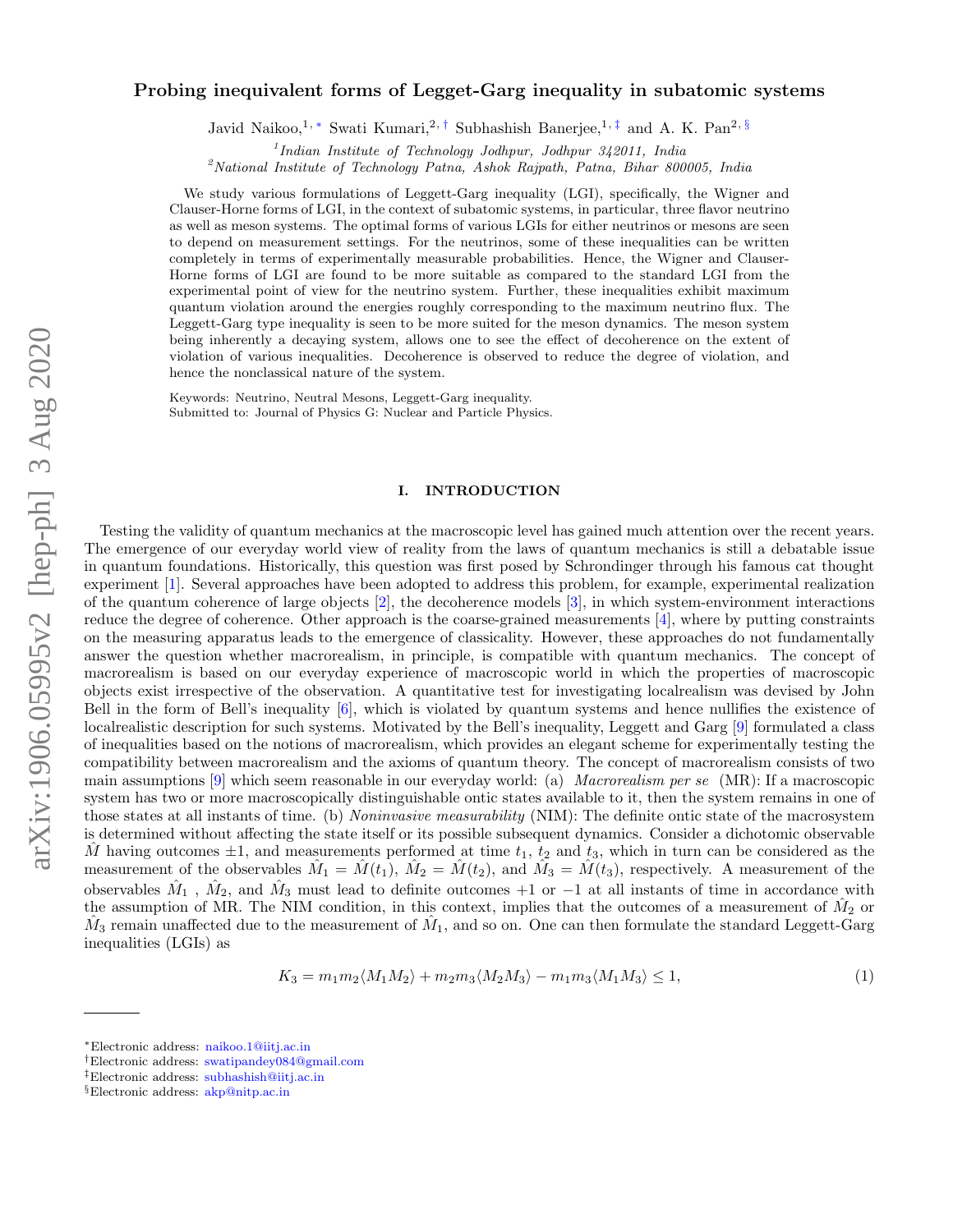where  $m_1, m_2, m_3 = \pm 1$ . It is well studied that in quantum theory  $(K_3)_{\mathcal{Q}} > 0$  for a suitable choice of observables, even for a qubit system. The LGIs have been investigated in various studies both on the theoretic  $[10-16]$  as well as experimental [17–22] fronts. It is well known that neutrino oscillations can exhibit coherence over large distances owing to their weakly interacting nature [21]. This makes them promising future candidates for carrying out quantum information tasks. Therefore, analyzing the nonclassical properties in this system, in terms of experimentally verifiable measures, is important both from theoretic as well as application point of view. Further, the study of nonclassical measures like LGIs can reveal important information about the underlying dynamics in decaying systems like neutral mesons [15]. This motivates us to study various avatars of LGI which are amenable to experimental verification and at the same time show prominent violations within the experimental parameters considered in this work.

The plan of the paper is as follows: We briefly discuss some variants of LGI and revisit the dynamics of neutrino and meson systems, relevant to our work. This is followed by a study of these different forms of LGIs on these systems. We finally make our conclusions.

## II. VARIOUS AVATARS OF LGI AND THEIR EXPERIMENTAL RELEVANCE

### A. Variants of LGI

In recent times, various other formulations of LGIs, viz., Entropic LGI [23, 24], Wigner [25] and Clauser-Horne [26] form of LGIs has also been proposed. A new variant of LGIs has also been proposed providing the quantum violation upto the algebraic maximum [27]. Note that the assumptions of macrorealism per se and non-invasive measurability imply the existence of joint probability distribution in a macrorealist model. From the assumptions of joint probability and non-invasive measurability, we obtain the pairwise statistics of measurement of  $\hat{M_2}$  and  $\hat{M_3}$  having outcome  $m_2$  and  $m_3$  as  $P(m_2, m_3) = \sum_{m_1=\pm} P(m_1, m_2, m_3)$  and similarly for others. We can write the expression,  $P(-m_1, m_2) + P(m_1, m_3) - P(m_2, m_3) = P(-m_1, m_2, -m_3) + P(m_1, -m_2, m_3)$ . By invoking the non-negativity of the probability, Wigner form of LGIs can be derived as

$$
P(m_2, m_3) - P(-m_1, m_2) - P(m_1, m_3) \le 0.
$$
\n<sup>(2)</sup>

One can obtain eight variants Wigner form of LGIs from Ineq. (2). Similarly, sixteen more inequalities can be derived from

$$
P(m_1, m_3) - P(m_1, -m_2) - P(m_2, m_3) \le 0,
$$
\n(3)

$$
P(m_1, m_2) - P(m_2, -m_3) - P(m_1, m_3) \le 0.
$$
\n<sup>(4)</sup>

Thus one has twenty four variants of Wigner form of LGI characterized by different measurement settings. This richness turns out to be very useful especially in systems where experimental constraints put limitation on arbitrary preparation and detection process, viz., in subatomic systems like neutrinos and mesons. Some of us have recently shown that Wigner form of LGIs are stronger than the standard LGIs [28, 29].

The single marginal statistics of the measurement of the observable, for example, probability of getting outcome, when  $M_2$  measurement is performed can be obtained as  $P(m_2) = \sum_{m_1,m_3=\pm} P(m_1, m_2, m_3)$  and similarly for  $P(m_1)$ and  $P(m_3)$ . By combining single and pair-wise statistics, we can get the expression,  $P(m_1, m_3)+P(m_2)-P(m_1, m_2)-P(m_1, m_3)$  $P(m_2, m_3) = P(m_1, -m_2, m_3) + P(-m_1, m_2, -m_3)$ , which gives

$$
P(m_1, m_2) + P(m_2, m_3) - P(m_1, m_3) - P(m_2) \le 0.
$$
\n<sup>(5)</sup>

Inequality (5) can lead to eight variants of Clauser-Horne form of LGIs [26]. Similarly, sixteen more inequalities can be derived in this manner. In compact notation, we can write,

$$
P(m_1, m_3) + P(m_1, m_2) - P(m_2, m_3) - P(m_1) \le 0,
$$
\n(6)

$$
P(m_1, m_3) + P(m_2, m_3) - P(m_1, m_2) - P(m_3) \le 0.
$$
\n(7)

Note that in the Wigner form of LGIs only pair-wise probabilities are involved but in Clauser-Horne form of LGIs single probabilities are also involved along with pair-wise ones. Wigner and Clauser-Horne forms of LGIs can be shown to be equivalent to standard LGIs in macrorealist model, but inequivalent in quantum theory [26]. In order to show this, we write the pair-wise joint probability, for example,  $P(m_2, m_3)$  in the moment expansion is given by

$$
P(m_2, m_3) = \frac{(1 + m_2 \langle M_2 \rangle + m_3 \langle M_3 \rangle + m_2 m_3 \langle M_2 M_3 \rangle)}{4}.
$$
\n(8)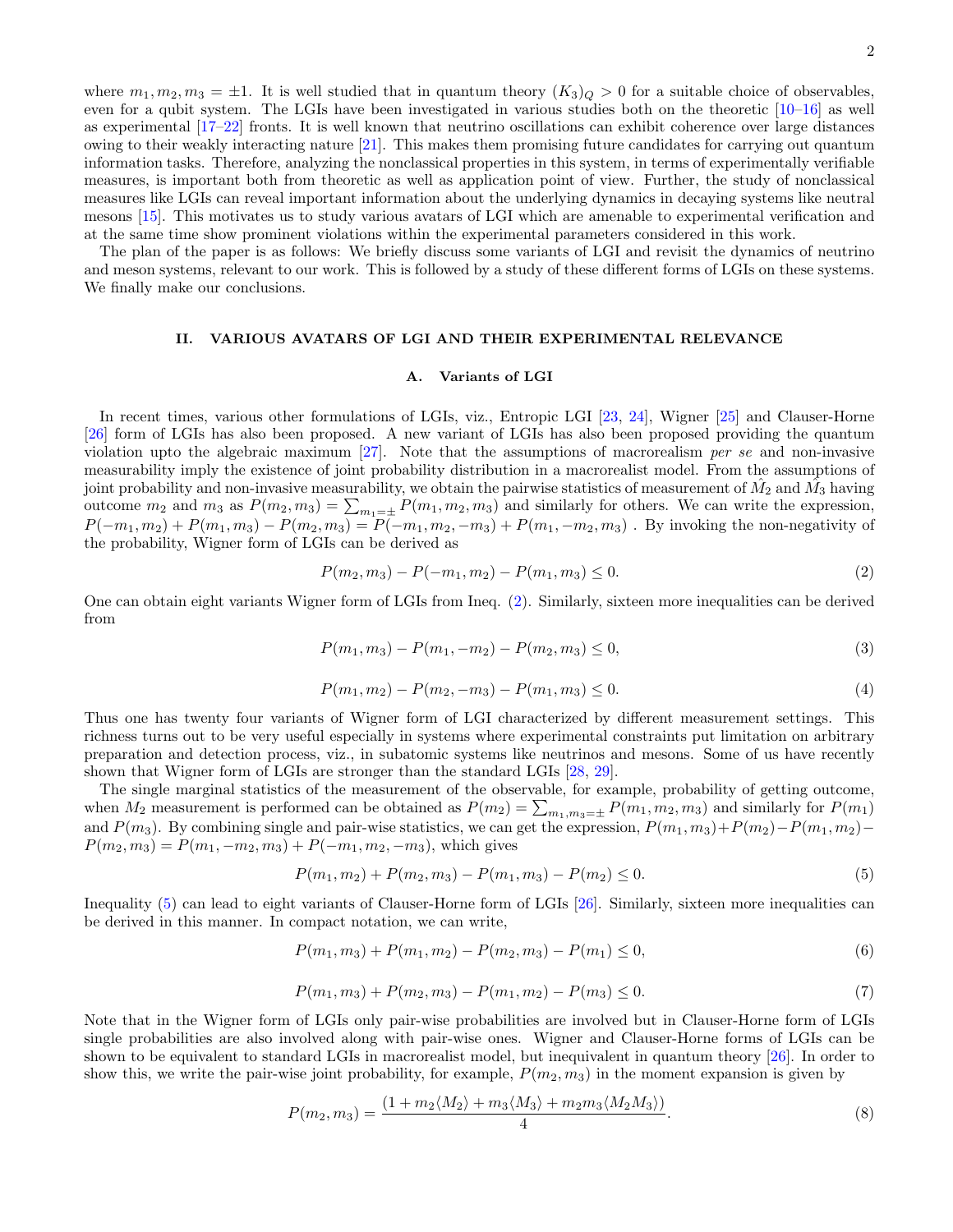Similarly, the single probabilities, for example,  $P(m_3)$  can be written as

$$
P(m_3) = \frac{(1 + m_3 \langle M_3 \rangle)}{2},\tag{9}
$$

where  $P(m_3) = \sum_{m_1,m_2=\pm} P(m_1, m_2, m_3)$ .

Putting the relevant pair-wise joint probabilities (as in Eq. (8)) into that left hand side of the Ineqs. (2-4) and Ineqs. (5-7) one obtained the standard LGIs given by Ineq. (1). Thus, Wigner and Clauser-Horne forms of LGIs are equivalent to standard LGIs in a macrorealisic theory.

Now, let us examine the equivalence among various LGIs in quantum scenario. Given a density matrix  $\rho$ , in quantum theory a pair-wise probability [30] can be written as

$$
P_Q(m_1, m_2) = \frac{1}{4}(1 + m_1 \langle M_1 \rangle_Q + m_2 \langle M_2^{(1)} \rangle_Q + m_1 m_2 \langle M_1 M_2 \rangle_Q),\tag{10}
$$

and a single probability is given by

$$
P_Q(m_1) = \frac{(1 + m_1 \langle M_1 \rangle_Q)}{2},\tag{11}
$$

where the superscript in  $\langle M_2^{(1)} \rangle_Q$  denotes that the measurement of  $M_2$  in quantum theory is disturbed by the prior measurement  $M_1$ .

Now, corresponding to 24 Wigner form of LGIs given by Ineqs.  $(2)-(4)$  using Eq.(10) and similar quantities, the left hand side in quantum theory

$$
(W^3)_Q = |\langle M_2 \rangle - \langle M_2^{(1)} \rangle| + |\langle M_3^{(2)} \rangle - \langle M_3^{(1)} \rangle| + (LG^3)_Q,\tag{12}
$$

where  $(LG^3)_Q$  quantum expression of LGI given by Ineq. (1). If the measurement of  $M_1$  does not disturb the statistics of  $M_2$ , then  $\langle M_2 \rangle = \langle M_2^{(1)} \rangle$  and if prior measurements do not disturb the statistics of  $M_3$ , so that,  $\langle M_3^{(2)} \rangle =$  $\langle M_3^{(1)} \rangle = \langle M_3 \rangle$ . In that situation, Eq.(12) reduces to  $(LG^3)_Q$  only and we can say Wigner form of LGIs are equivalent to the standards ones in quantum theory. But in quantum theory,  $|\langle M_2 \rangle - \langle M_2^{(1)} \rangle| \neq 0$  and  $|\langle M_3^{(2)} \rangle - \langle M_3^{(1)} \rangle| \neq 0$ , in general. Hence, from Eq. (12), we can say that the violation of standard LGIs implies the violation of Wigner form of LGIs, but the converse is not true. Hence, Wigner form of LGIs are stronger than the standard LGIs and captures the notion of macrorealism better than standard LGIs. Similarly, it can be shown that the Clauser-Horne form of LGIs are also stronger than the standard LGIs, a detailed discussion is given in [26].

### B. Experimental relevance

Recently, the study of LGIs and their variants has gained significant interest in the context of subatomic systems, particularly, flavor oscillations in neutrinos and mesons [15, 16, 31]. The LGIs in the context of three flavor neutrino oscillations, cannot be expressed completely in terms of the measurable survival and transition probabilities [16], thereby making it difficult to verify them experimentally. Same problem is encountered while dealing with neutral meson systems. One can bypass such experimental constraints by invoking the assumption of stationarity, leading to a class of LG type inequalities (LGtIs) [11, 31, 48, 49]. For stationarity to hold, the following set of conditions must be satisfied: (a) macrorealism, (b) time translation invariance of probabilities, i.e.,  $P(\psi, t+t_0|\psi, t_0) = P(\psi, t|\psi, 0)$ , where  $P(x,t|y,s)$  stands for the conditional probability for a system to be in state x at time t given that it was in state y at time s, (c) the underlying dynamics is *Markovian*, and (d) the system is prepared in a well defined state at time  $t = 0$ . However, this puts constraints on the type of dynamics that could be investigated. Therefore, it would be worthwhile to look for formulations that could be expressed *completely* in terms of experimentally measurable quantities while allowing for all the basic axioms. It turns out that some of the variants of Wigner and CHSH inequalities, discussed above, are able to accomplish this. They can be completely expressed in terms of measurable probabilities without making any further assumptions. This sets the tone for the present work as well as brings out its relevance.

Here, we probe Wigner and Clauser-Horne forms of LGIs in the context of three flavour neutrino and meson systems. In both the formulation of LGIs, most of the inequalities contain non-measurable terms, as in the case of the standard LGIs [16]. However, in the context of neutrino oscillations, we find that some of these inequalities can be expressed solely in terms of the experimentally measurable quantities, i.e., neutrino survival and transition probabilities. This is a very attractive feature which should help in probing foundational issues in subatomic physics. In case of neutrinos, the relevant inequalities are analyzed for ongoing experiments  $NO\nu A$  (NuMI Off-axis  $\nu_e$  Appearance), T2K (Tokai to Kamioka) and the upcoming experiment DUNE (Deep Underground Neutrino Experiment). These experiments have specific baseline and energy range, adapted here.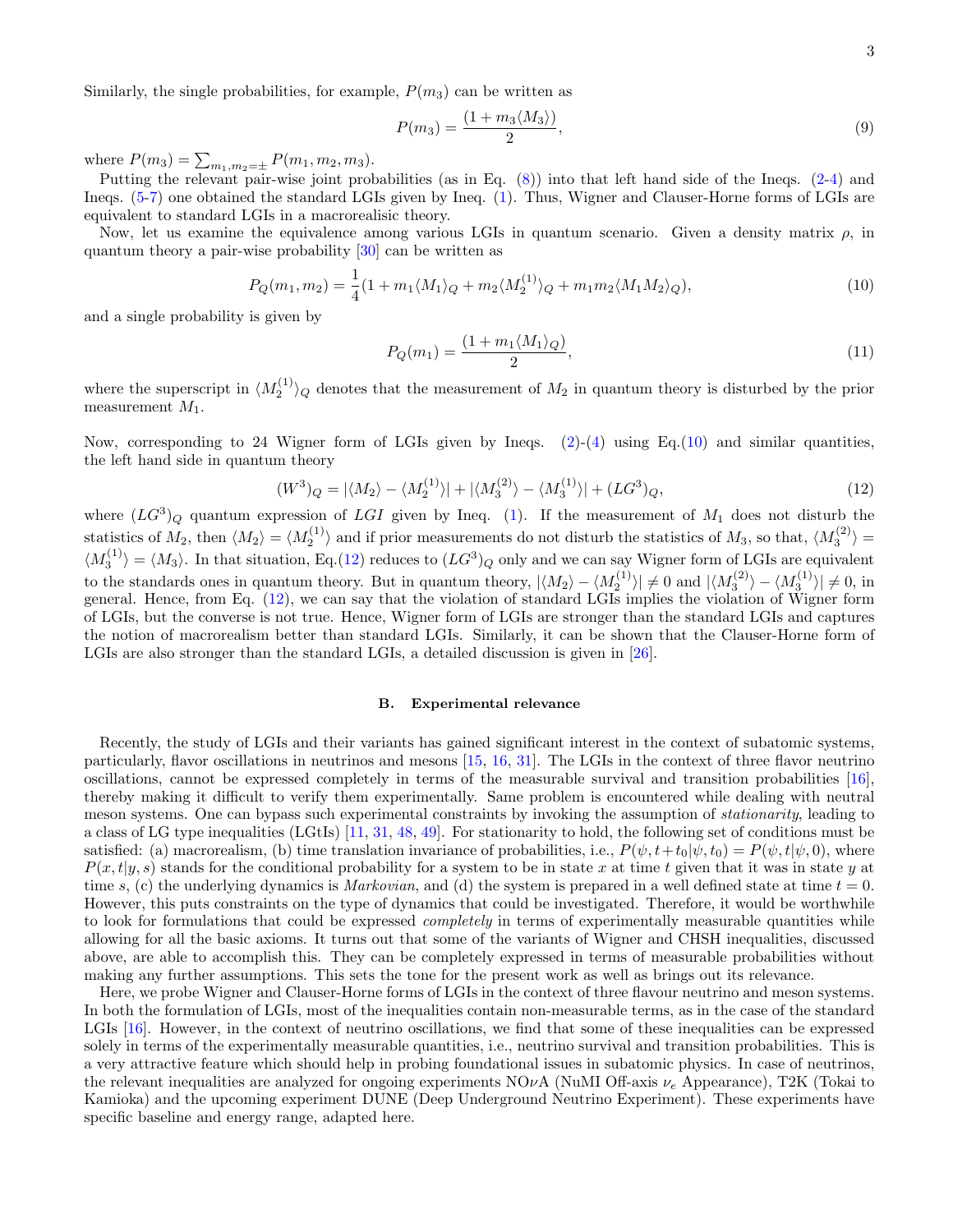### III. DYNAMICS OF NEUTRINO AND MESON SYSTEMS

In this section, we briefly review the dynamics of neutrino system in the context of three flavor neutrino oscillations. We also discuss the time evolution of the neutral meson  $(K<sup>0</sup>)$ . The neutrino state time evolution is unitary; however the meson system being decaying in nature is a non-unitary system and is dealt with using the approach of open quantum systems [32].

### A. Three flavor neutrino system

When dealing with the three flavor scenario of neutrino oscillation [33], one represents a general neutrino state either in the flavor basis  $\{|\nu_{\alpha}\rangle\}$  ( $\alpha = e, \mu, \tau$ ) or in the mass basis  $\{|\nu_{k}\rangle\}$  ( $k = 1, 2, 3$ )

$$
|\Psi\rangle = \sum_{\alpha=e,\mu,\tau} \psi_{\alpha} |\nu_{\alpha}\rangle = \sum_{k=1,2,3} \psi_k |\nu_k\rangle.
$$
 (13)

The expansion coefficient in the two representations are connected by the so called Pontecorvo-Maki-Nakagawa-Sakata (PMNS) matrix as follows

$$
\psi_{\alpha} = \sum_{k=1,2,3} U_{\alpha,k} \psi_k. \tag{14}
$$

Here,  $U_{\alpha,k}$  are the element of the PMNS matrix. Later can be parametrized in many ways, one that is often used in the literature  $[34, 35]$  is given below

$$
U = \begin{pmatrix} c_{12}c_{13} & s_{12}c_{13} & s_{23}e^{-i\delta} \\ -s_{12}c_{23} - c_{12}s_{23}s_{13}e^{i\delta} & c_{12}c_{23} - s_{12}s_{23}s_{13}e^{i\delta} & s_{23}c_{13} \\ s_{13}s_{23} - c_{12}c_{23}s_{13}e^{i\delta} & -c_{12}s_{23} - s_{12}c_{23}s_{13}e^{i\delta} & c_{23}c_{13} \end{pmatrix}.
$$
 (15)

Here  $c_{ij} = \cos \theta_{ij}$ ,  $s_{ij} = \sin \theta_{ij}$ , and the parameters  $\theta_{ij}$  and  $\delta$  are the mixing angles and the CP violating phase [36], respectively. In this work, the values of mixing angles used are  $\theta_{12} = 33.4^{\circ}$ ,  $\theta_{13} = 8.50^{\circ}$ , and  $\theta_{23} = 42.30^{\circ}$ (assuming normal mass-ordering) [37]. The Eq. (14) can be written in matrix form as  $\psi_f = U \psi_m$ , with  $\psi_f$  and  $\psi_m$  (where f and m signify the flavor and mass, respectively) are the column vectors of the expansion coefficients. The massive eigenstates evolve according to the Schrodinger equation, such that  $\psi_m(t) = E \psi_m(0)$ . Here  $E =$ diag.  $[e^{iE_1t}, e^{iE_2t}, e^{iE_2t}]$  is the diagonal matrix and  $E_1, E_2$  and  $E_3$  are the energies corresponding to the massive eigenstates  $|\nu_1\rangle$ ,  $|\nu_2\rangle$  and  $|\nu_3\rangle$ , respectively. One can now connect the flavor state at time  $t = 0$  and some later time t by the following relation

$$
\psi_f(t) = U \mathbf{E} U^{-1} \psi_f(0) = U_f(t)\psi_f(0). \tag{16}
$$

We call  $U_f(t)$  the flavor evolution operator, which takes a flavor state at time  $t = 0$  to some later time t. It is worth mentioning here that the above formalism is valid only for the neutrino propagation in vacuum. In order to carry out the analysis in the context of the neutrino experiments, one has take into account the matter effect as well. A detailed account on how to construct the time evolution operator in such a case, can be found in [38] and references therein. It turns out that in presence of matter effects, the operator  $U_f$ , apart from the mixing angles and mass-square differences, also depends on the matter density parameter  $A = \pm \sqrt{2} G_F N_e$ . Here,  $G_F$  is the Fermi weak coupling constant and  $N_e$  is the electron density. The sign + and  $-$  is considered for neutrinos and antineutrinos, respectively.

# B. Neutral meson  $K^0 - \bar{K}^0$  system

In this subsection, we revisit the formalism of the operator sum representation which is an important tool used to describe the dynamics of the decaying neutral meson system. This will be followed by a discussion in the context of  $K^0 - \bar{K}^0$  system.

Operator sum representation: The time evolution of a closed system can be describe by a unitary operator. However, this is not true for an open system and one often resorts to what is called the *operator sum representation* (OSR) in terms of the Kraus operators [39]. The OSR has proved to be a powerful tool for dealing with open quantum systems [32, 40–44]. The total Hilbert space is  $\mathcal{H}_S \otimes \mathcal{H}_E$  with the constraint that the system and environment start in the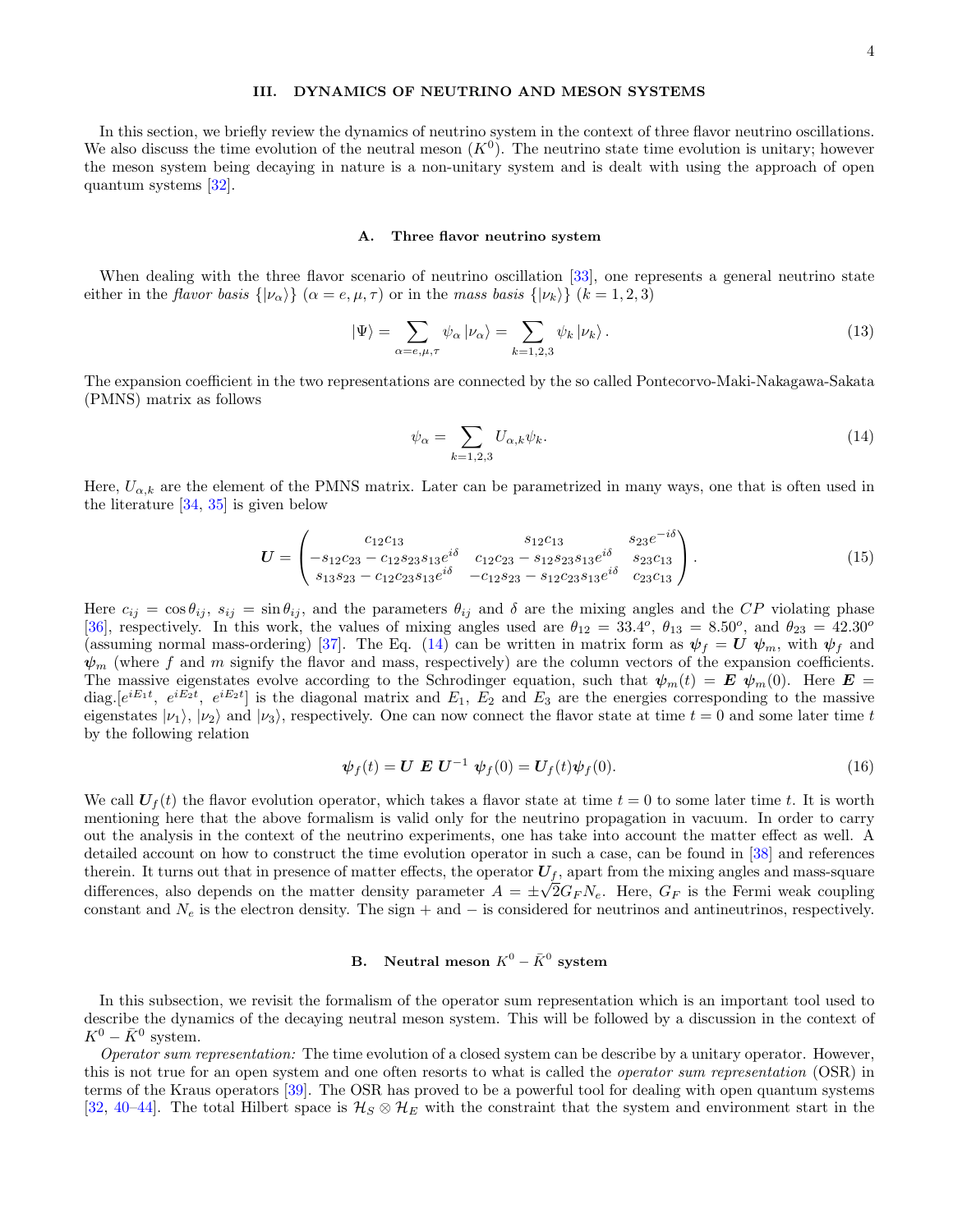product state at time  $t = 0$ , that is,  $\rho(0) = \rho_S \otimes \rho_E$ . The time evolution of the combined system is then governed by the unitary operator  $U_{SE}(t)$  as follows

$$
\rho(t) = U_{SE}(t)\rho(0)U_{SE}^{\dagger}(t). \tag{17}
$$

Usually one is interested in the dynamics of the system of interest and the environmental degrees of freedom are traced out

$$
\rho_S(t) = Tr_E \{ U_{SE}(t) \rho(0) U_{SE}^\dagger(t) \}.
$$
\n
$$
(18)
$$

One may write this reduced state in the following representation

$$
\rho_S(t) = \sum_i \mathcal{K}_i(t)\rho_S(0)\mathcal{K}_i^\dagger(t). \tag{19}
$$

The unitary nature of  $U_{SE}(t)$  ensures that  $\sum_i \mathcal{K}_i(t) \mathcal{K}_i^{\dagger}(t) = 1$ , implying that the evolution of  $\rho_S(t)$  has a Kraus representation and is completely positive.

Time evolution of  $K^0 - \bar{K}^0$  meson system: Here, we spell out the open system dynamics of the  $K^0 - \bar{K}^0$  system [44]. The Hilbert space of the total system is given by the direct sum  $\mathcal{H}_{K^0} \oplus \mathcal{H}_0$  [45–47] spanned by the orthonormal vectors  $|K^0\rangle$ ,  $|\bar{K}^0\rangle$  and  $|0\rangle$  (denoting the vacuum state)

$$
|K^{0}\rangle = \begin{pmatrix} 1 \\ 0 \\ 0 \end{pmatrix}; \quad |\bar{K}^{0}\rangle = \begin{pmatrix} 0 \\ 1 \\ 0 \end{pmatrix}; \quad |0\rangle = \begin{pmatrix} 0 \\ 0 \\ 1 \end{pmatrix}.
$$
 (20)

The states  $\{ |K^0\rangle, |\bar{K}^0\rangle \}$  are the eigenstates of the strangeness operator  $\hat{S}$ ;  $\hat{S} |K^0\rangle = |K^0\rangle$ ,  $\hat{S} |\bar{K}^0\rangle = -|\bar{K}^0\rangle$ ,  $\hat{S} |0\rangle = 0$ . These are related to charge-parity  $(CP)$  eigenstates  $\{ |K_1^0\rangle, |\bar{K}_2^0\rangle \}$  as follows

$$
|K_1^0\rangle = \frac{|K^0\rangle + |\bar{K}^0\rangle}{\sqrt{2}}, \qquad |K_2^0\rangle = \frac{|K^0\rangle - |\bar{K}^0\rangle}{\sqrt{2}}.
$$
\n(21)

Further, the CP eigenstates are related to what are known as short and long lived eigenstates  $\{|K_S\rangle, |K_L\rangle\}$  as follows

$$
|K_S\rangle = \frac{1}{\sqrt{1+|\epsilon|^2}}(|K_1^o\rangle + \epsilon|\bar{K}_2^o\rangle), \qquad |K_L\rangle = \frac{1}{\sqrt{1+|\epsilon|^2}}(\epsilon|K_1^o\rangle + |\bar{K}_2^o\rangle),\tag{22}
$$

where  $\epsilon$  is a measure of the departure from perfect CP invariance. The complete positivity demands the following OSR [39]

$$
\rho(t) = \sum_{i=0} \mathcal{K}_i(t)\rho(0)\mathcal{K}_i^{\dagger}(t),\tag{23}
$$

where the Kraus operators have the following form [15]

$$
\mathcal{K}_0 = |0\rangle\langle 0|,
$$
\n
$$
\mathcal{K}_1 = \mathcal{C}_{1+} \left[ |K^0\rangle\langle K^0| + |\bar{K}^0\rangle\langle \bar{K}^0| \right] + \mathcal{C}_{1-} \left[ \frac{1+\epsilon}{1-\epsilon} |K^0\rangle\langle \bar{K}^0| + \frac{1-\epsilon}{1+\epsilon} |\bar{K}^0\rangle\langle K^0| \right],
$$
\n
$$
\mathcal{K}_2 = \mathcal{C}_2 \left[ \frac{1}{1+\epsilon} |0\rangle\langle K^0| + \frac{1}{1-\epsilon} |0\rangle\langle \bar{K}^0| \right],
$$
\n
$$
\mathcal{K}_3 = \mathcal{C}_{3+} \frac{1}{1+\epsilon} |0\rangle\langle K^0| + \mathcal{C}_{3-} \frac{1}{1-\epsilon} |0\rangle\langle \bar{K}^0|,
$$
\n
$$
\mathcal{K}_4 = \mathcal{C}_4 \left[ |K^0\rangle\langle K^0| + |\bar{K}^0\rangle\langle \bar{K}^0| + \frac{1+\epsilon}{1-\epsilon} |K^0\rangle\langle \bar{K}^0| + \frac{1-\epsilon}{1+\epsilon} |\bar{K}^0\rangle\langle K^0| \right],
$$
\n
$$
\mathcal{K}_5 = \mathcal{C}_5 \left[ |K^0\rangle\langle K^0| + |\bar{K}^0\rangle\langle \bar{K}^0| - \frac{1+\epsilon}{1-\epsilon} |K^0\rangle\langle \bar{K}^0| - \frac{1-\epsilon}{1+\epsilon} |\bar{K}^0\rangle\langle K^0| \right].
$$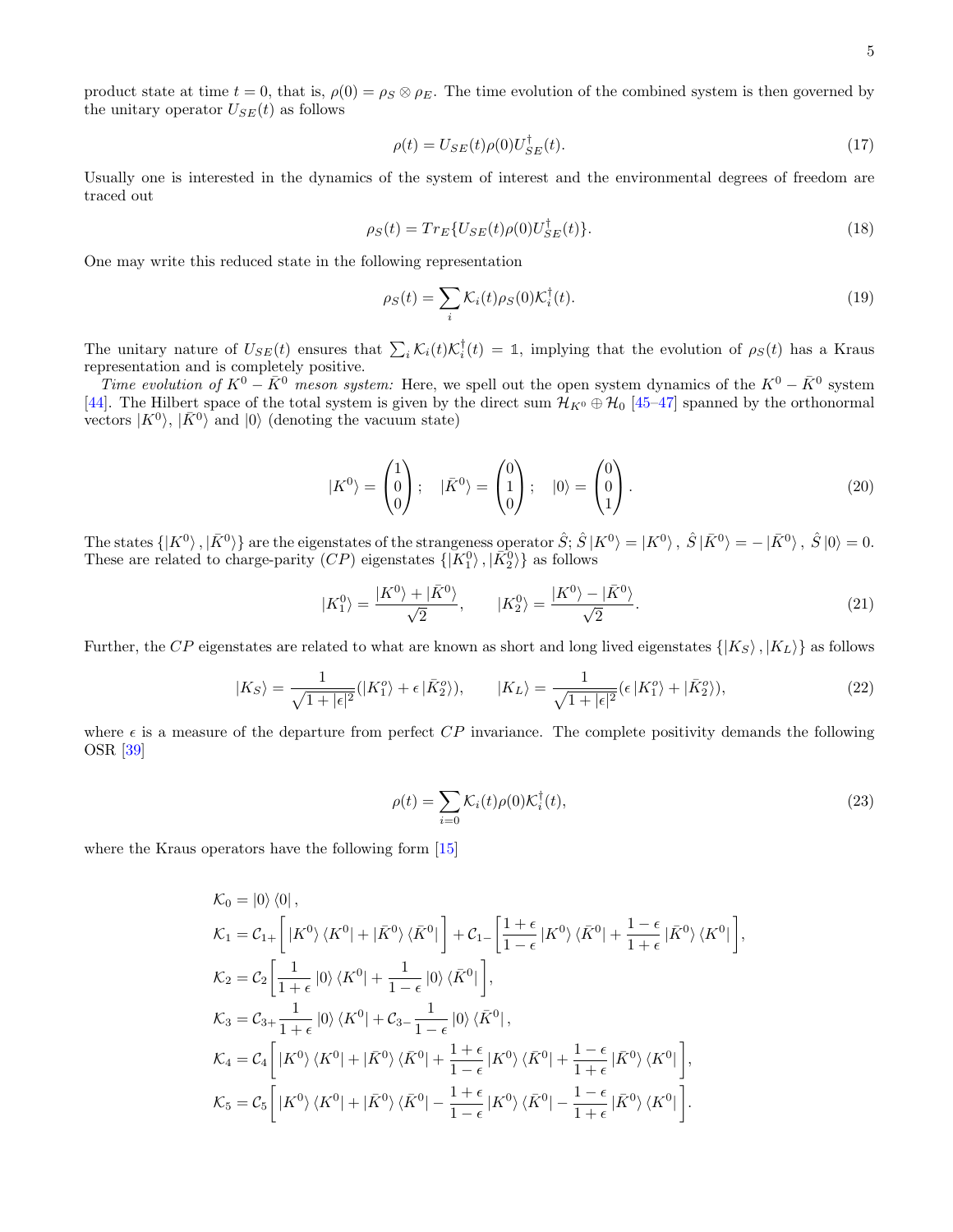The coefficients appearing in the above equations are given by

$$
C_{1\pm} = \frac{1}{2} \left[ e^{-(2im_S + \Gamma_S + \lambda)t/2} \pm e^{-(2im_L + \Gamma_L + \lambda)t/2} \right],
$$
  
\n
$$
C_2 = \sqrt{\frac{1+|\epsilon|^2}{2} \left( 1 - e^{-\Gamma_S t} - \delta_L^2 \frac{|1 - e^{-(\Gamma + \lambda - i\Delta m)t}|^2}{1 - e^{-\Gamma_L t}} \right)},
$$
  
\n
$$
C_{3\pm} = \sqrt{\frac{1+|\epsilon|^2}{2(1 - e^{-\Gamma_L t})} \left[ 1 - e^{-\Gamma_L t} \pm (1 - e^{-(\Gamma + \lambda - i\Delta m)t}) \delta_L \right]},
$$
  
\n
$$
C_4 = \frac{e^{-\Gamma_S t/2}}{2} \sqrt{1 - e^{-\lambda t}},
$$
  
\n
$$
C_5 = \frac{e^{-\Gamma_L t/2}}{2} \sqrt{1 - e^{-\lambda t}}.
$$
\n(24)

Starting at time  $t = 0$  with state  $\rho_{K^0}(0) = |K^0\rangle \langle K^0|$  or  $\rho_{\bar{K}^0}(0) = |\bar{K}^0\rangle \langle \bar{K}^0|$ , the state at some later time t, is given by

$$
\rho_{K^0}(t) = \frac{1}{2} e^{-\Gamma t} \begin{pmatrix} a_{ch} + e^{-\lambda t} a_c & (\frac{1-\epsilon}{1+\epsilon})^*(-a_{sh} - ie^{-\lambda t} a_s) & 0 \\ (\frac{1-\epsilon}{1+\epsilon})(-a_{sh} + ie^{-\lambda t} a_s) & |\frac{1-\epsilon}{1+\epsilon}|^2 a_{ch} - e^{-\lambda t} a_c & 0 \\ 0 & 0 & \rho_{33}(t) \end{pmatrix},
$$
\n(25)

and

$$
\rho_{\bar{K}^0}(t) = \frac{1}{2} e^{-\Gamma t} \begin{pmatrix} |\frac{1+\epsilon}{1-\epsilon}|^2 (a_{ch} - e^{-\lambda t} a_c) & (\frac{1+\epsilon}{1-\epsilon})(-a_{sh} + ie^{-\lambda t} a_s) & 0\\ (\frac{1+\epsilon}{1-\epsilon})^*(-a_{sh} - ie^{-\lambda t} a_s) & a_{ch} + e^{-\lambda t} a_c & 0\\ 0 & 0 & \tilde{\rho}_{33}(t) \end{pmatrix} . \tag{26}
$$

Here,  $a_{ch} = \cosh[\frac{\Delta \Gamma t}{2}]$ ,  $a_{sh} = \sinh[\frac{\Delta \Gamma t}{2}]$  and  $a_c = \cos[\Delta mt]$ ,  $a_s = \sin[\Delta mt]$  and  $\epsilon$  is the CP violating parameter.  $\Delta\Gamma = \Gamma_S - \Gamma_L$  is the difference of the decay width  $\Gamma_S$  (for  $K_S^0$ ) and  $\Gamma_L$  (for  $K_L^0$ ).  $\Gamma = \frac{1}{2}(\Gamma_L + \Gamma_H)$  is the average decay width. The mass difference between the long and short lived states is given by  $\Delta m = m_L - m_S$ , where  $m_L$  and  $m_S$  are the masses of  $K_L^0$  and  $K_S^0$  states, respectively. The *decoherence* parameter  $\lambda$  is proportional to the strength of the interaction between the one particle system and its environment [46]. The above discussed formalism is used in the next sections to analyze Wigner and Clauser-Horne form of LGI for these systems.

# IV. QUANTUM VIOLATION OF WIGNER AND CLAUSER-HORNE FORM OF LGIS IN NEUTRINO SYSTEM

We now study the relevant Wigner and Clauser-Horne forms of LGIs for the case of neutrino system, keeping in mind the experimental constraints. The inequalities should be casted in a form which is verifiable experimentally and at the same time leads to the maximum possible violation for the allowed parameter range. It turns out that for the case of neutrino system Wigner form of LGI given by Ineq. (2) for the values of  $m_1 = -1$ ,  $m_2 = m_3 = +1$  is most suitable. With initial neutrino state  $|\nu_{\mu}\rangle$ , we choose the dichotomic operator  $\hat{A} = 2|\nu_{e}\rangle\langle\nu_{e}|-I$ , where  $I = \sum_{\alpha=e,\mu,\tau}|\nu_{\alpha}\rangle\langle\nu_{\alpha}|$ . The operator A amounts to asking whether the neutrino is found in flavor  $\nu_e$  (+1) or not (-1). With this setting, the standard LGI for three time measurement, turns out to be  $K_3 = 1 - 4\mathcal{P}_{\mu e}(t) + 4\mathcal{P}_{ee}(t)\mathcal{P}_{\mu e}(2t) + 4\beta(t)$ , where  $\beta(t)$ is a non-measurable term [16]. It is worth noting here that for subatomic systems less number of measurements are preferable due to experimental constraints. Therefore, three time LGI is most relevant for such systems. In contrast to the standard LGI, one of the variants of Wigner form of LGI (denoted here by  $W_Q$ ) turns out to be independent of non-measurable terms and can be shown to be

$$
W_Q = \mathcal{P}_{ee}(t)\mathcal{P}_{\mu e}(t) - \mathcal{P}_{\mu e}(2t) \le 0.
$$
\n
$$
(27)
$$

Here,  $\mathcal{P}_{\alpha\beta}(t)$  is the probability of transition from flavor state  $\nu_{\beta}$  to  $\nu_{\alpha}$  at time t. This is a remarkable coincidence which has the potential to have positive impact on experimental investigations in the context of LGI violations in neutrino oscillations. The behavior of  $W_Q$  defined above is shown in Fig. (1), in the T2K, NOvA, and DUNE setups with appropriate baseline and energy range. The violation is more for DUNE experiment followed by  $NOvA$  and T2K, indicating that the long base and high energy experiments are more suitable for the experimental verification of these results.

The suitable Clauser-Horne form of LGI, can be found from the Ineq. (5) for the values of  $m_1 = +1$ ,  $m_2 = m_3 = -1$ and is denoted by  $CH<sub>O</sub>$ 

$$
CH_Q = -\mathcal{P}_{\mu e}(t) + \mathcal{P}_{ee}(t)\mathcal{P}_{\mu e}(2t) \le 0.
$$
\n
$$
(28)
$$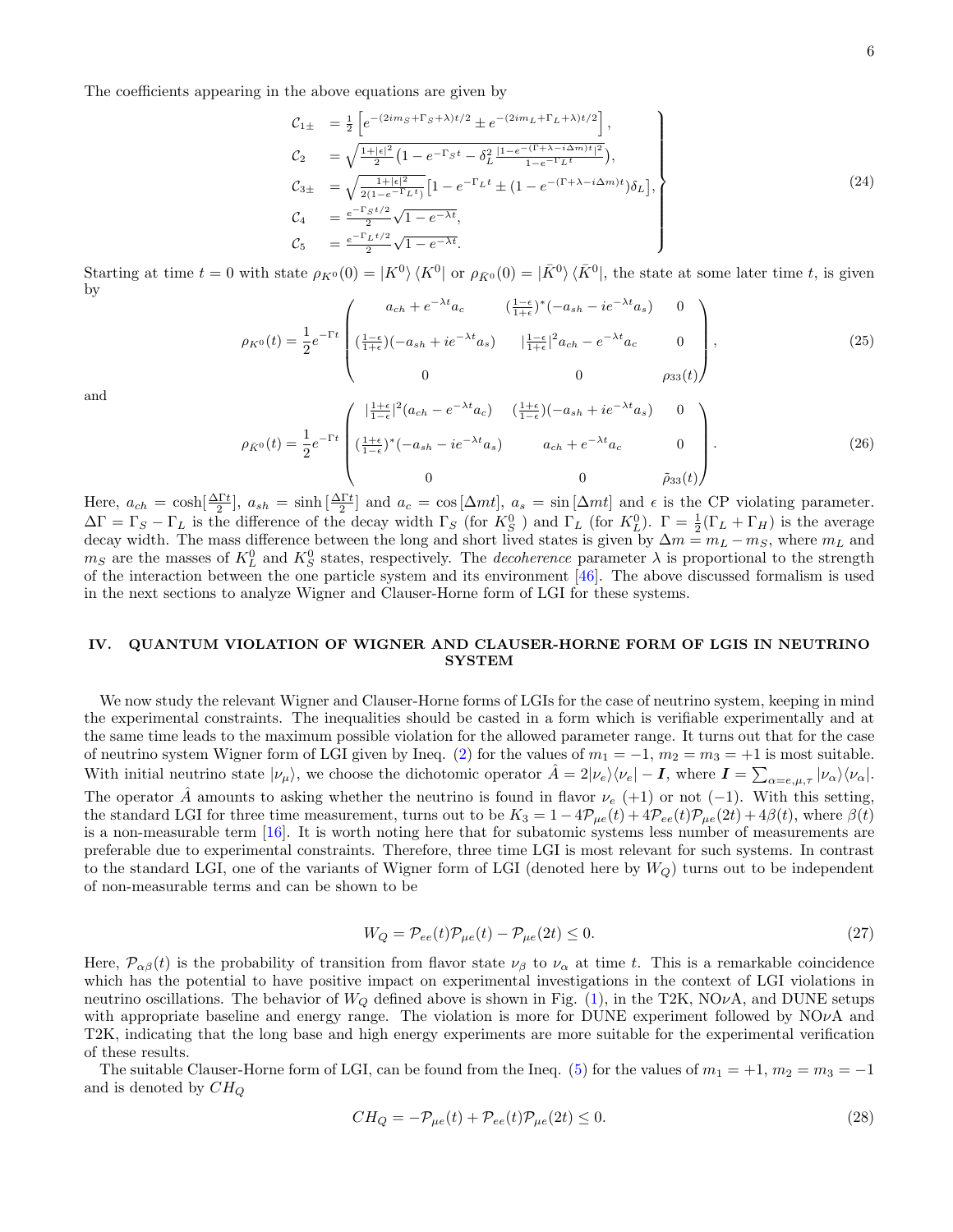

FIG. 1: (color online) Wigner form of LGI (bottom panel) (Eq. (27)) in neutrino system for different experimental set ups vz.,  $T2K$  (left),  $NO\nu A$  (middle) and DUNE (right), plotted with respect to the neutrino energy (En) in GeV. The baseline of 295 km, 810 km and 1300 km are used for T2K,  $NO\nu A$  and DUNE experiments, respectively. The CP violating parameter  $\delta = 0$ and the matter density parameter  $A \approx 1.01 \times 10^{-13}$  eV. The solid (blue), dashed (red) and dot-dashed (black) correspond to the cases with  $\delta = 0$ , 45<sup>o</sup>, and 90<sup>o</sup>, respectively. The maximum violation is indicated by the dashed horizontal.



FIG. 2: (color online) Clauser-Horne form of Legget-Garg inequality, Ineq. (28), in neutrino system for different experimental set ups vz., T2K (left),  $NO\nu A$  (middle) and DUNE (right). The quantity  $CH_Q$  is plotted with respect to the neutrino energy  $E_n$  and the CP violating phase  $\delta$ .



FIG. 3: (color online) Clauser-Horne form of LGI  $(CH'_{Q})$ , Ineq. (29), is depicted with respect to the neutrino energy  $E_n$  in T2K (left), NOvA (middle) and DUNE (right) setups. The presence of term  $\mathcal{P}_{\tau\mu}$  makes the experimental verification of this quantity difficult in contrast to the scenario depicted by Ineq. (28). The solid (blue), dashed (red) and dot-dashed (black) correspond to the cases with  $\delta = 0$ , 45<sup>o</sup>, and 90<sup>o</sup>, respectively. The maximum violation is indicated by the dashed horizontal.

Another useful Clauser-Horne form of LGI,  $CH'_{Q}$ , can be obtained from the Ineq. (7) for the values of  $m_1 = m_3 = -1$ ,  $m_2 = +1$ 

$$
CH'_{Q} = \mathcal{P}_{\mu e}(t) - \mathcal{P}_{\mu e}(2t)[\mathcal{P}_{\mu e}(t) + \mathcal{P}_{\tau\mu}(t)] + \mathcal{P}_{\mu\mu}(2t) + \mathcal{P}_{\tau\mu}(2t) - 1 \le 0.
$$
\n(29)

The expressions for various probabilities appearing in the above equations can be seen from [16, 24]. Figures (2) and (3) depict the behavior of  $CH_Q$  and  $CH'_Q$ , respectively, again for T2K, NO $\nu$ A, and DUNE. Here, it is important to note that the quantum violation of the Clauser-Horne form of LGI given by Ineq. (29) is larger than the violation shown by the Ineq. (28) and the Wigner form of LGI (Ineq. (27)) for the experimental set-up of DUNE. It is worth mentioning that  $\mathcal{P}_{\alpha\beta}(t)$  depend, apart from time, on parameters like mixing angles, mass square difference, energy of the neutrino and CP violating phase (for  $\alpha \neq \beta$ ). In the ultra-relativistic limit, time can be approximated by the distance it travels, i.e.,  $t \approx L$ . Therefore, the Wigner parameter  $W_Q$  becomes a function of L and 2L. This implies that an experimental verification of this inequality would require two detectors to be placed at  $L$  and  $2L$ , respectively. However, in the present day experimental setups, such a provision is not possible. This difficulty can be bypassed by replacing the 2L dependence by L in such a way that  $\mathcal{P}_{\mu e}(2L,E) = \mathcal{P}_{\mu e}(L,E)$  for energy E within the experimentally allowed range. Such an approach has been used to study Leggett Garg inequality in the context of experimental facilities like  $NOvA$ , T2K and DUNE [31]. It should be noted that for vacuum oscillations, energies E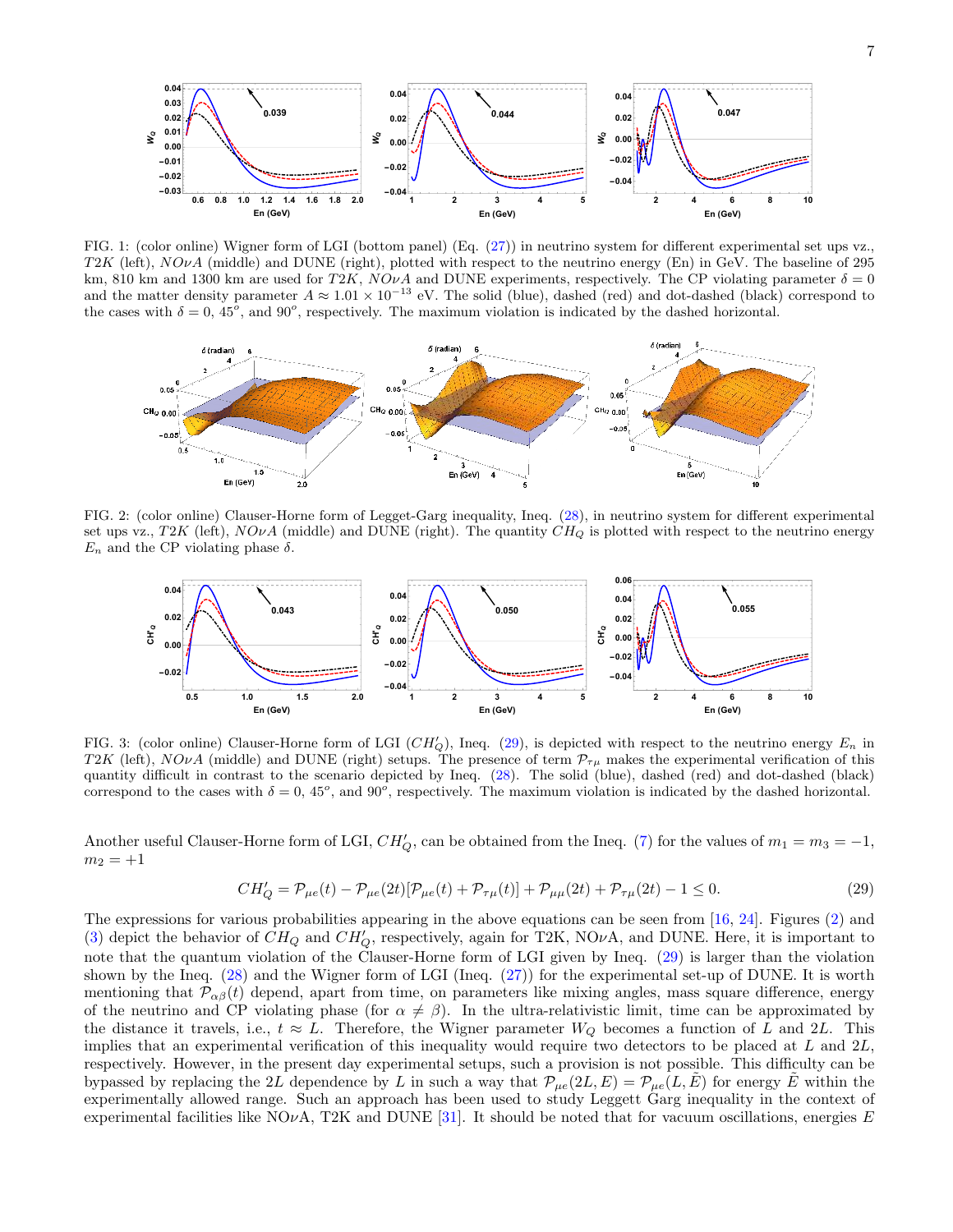

FIG. 4: (color online) Wigner form of LGI (left), as given in Eq. (2) with  $m_1 = m_2 = m_3 = +1$ , and Clauser-Horne form of LGI (right), given by Eq. (5) for  $m_1 = m_3 = -1$  and  $m_2 = +1$ , are plotted with respect to the dimensionless parameter  $\Delta t/\tau_K$ , where  $\tau_K$  is the average lifetime of K<sup>o</sup> meson and  $\Delta t$  is the time interval between two successive measurements. Solid (blue) and dashed (red) curve corresponds to the case without and with decoherence, respectively. The effect of the decoherence is found to decrease the extent of violation, as expected.

and  $\tilde{E}$  are related by  $\tilde{E} = E/2$ . However, this relation is not retained in the presence of matter effects. Given that the matter modified oscillation probability is a smooth function of energy, it is always possible to find at least one E which satisfies the above relation. More explicitly, the solution of  $\mathcal{P}_{\mu e}(2L,E) = \mathcal{P}_{\mu e}(L,E)$  is obtained for a given value of the CP violating phase within the energy window of the experimental setup. This obviously requires enough neutrino flux to make  $E$  fall within the experimental regime. The DUNE experiment which has higher energy range is best suited for this approach.

In contrast to the standard LGI, an attractive feature of the Wigner and Clauser-Horne forms of LGI is that some of these inequalities can be expressed completely in terms of measurable probabilities, as seen in Ineqs. (27), (28), and (29), without invoking the stationarity assumption. However, Ineq. (29) involves transition probabilities from flavor  $\nu_{\mu}$  to  $\nu_{\tau}$ , which are beyond the scope of present experimental capabilities. The Wigner and Clauser-Horne forms of LGI may be advantageous over the standard LGI, since the maximum violation occurs at energies around the maximum neutrino flux. Further, Clauser-Horne forms show more violation in comparison to Wigner forms in the respective experiments as indicated explicitly in Figs. (1) and (3).

## V. QUANTUM VIOLATION OF WIGNER AND CLAUSER-HORNE FORM OF LGI IN K-MESON **SYSTEM**

Now, we discuss the relevant Wigner and Clauser-Horne forms of LGIs for the case of meson system which is inherently decaying in nature. The decoherence is controlled by the parameter  $\lambda$  appearing in the Kraus operators. We assume that the initial state is  $|K^o\rangle$  and the dichotomic operator is given by  $\hat{O} = 2|K^o\rangle\langle K^o| - I$ , with  $|K^o\rangle\langle K^o| +$  $|\bar{K}^o\rangle\langle\bar{K}^o| + |0\rangle\langle0| = I$ . The operator  $\hat{O}$  is +1 or −1 depending or whether the measurement outcome is  $|K^o\rangle$  or not. After analyzing all the possible forms of Wigner LGIs and Clauser-Horne form of LGIs for the meson system, we find the most appropriate is the one given by Ineq. (2) for the values  $m_1 = m_2 = m_3 = +1$ . Further, the most suitable form of Clauser-Horne form of LGI for this system is given by the Ineq. (5) for the values for  $m_1 = m_3 = -1$  and  $m_2 = +1$ . Unfortunately, the expressions for these inequalities turn out to be complicated, and are therefore not given here and are depicted numerically in Fig.  $(4)$ . However, it is worth pointing out here that the relevant expressions contain non-measurable terms. This can be surmounted by appealing to the LG type inequalities [48, 49] where the noninvasive measurability is replaced by *stationarity* condition which is supported by the meson dynamics and has been studied in [15]. As found in the case of neutrino system, the enhanced violations of Clauser-Horne form than Wigner form is again witnessed here with the former showing violations of around 10 orders of magnitude more than the later. Further, the effect of decoherence is expectedly reducing the extent of violation of the two inequalities. The various parameter (defined in Sec. (III)) used in Fig.(4) are as follows:  $\tau = 1.889 \times 10^{-10}$  s,  $\Gamma = 5.59 \times 10^9$  s<sup>-1</sup>,  $\Delta\Gamma = 1.1174^{10} \ s^{-1}$ ,  $\lambda = 2.0 \times 10^8 \ s^{-1}$  and  $\Delta m = 5.320 \times 10^9 \ s^{-1}$ . Also,  $Re[\epsilon] = 1.596 \times 10^{-3}$  and  $|\epsilon| = 2.228 \times 10^{-3}$ [50].

### VI. CONCLUSION

Given the interest in probing foundational issues in subatomic systems as well as the inherent difficulty in expressing the standard LGIs completely in terms of experimentally measurable quantities, in this work we study variants of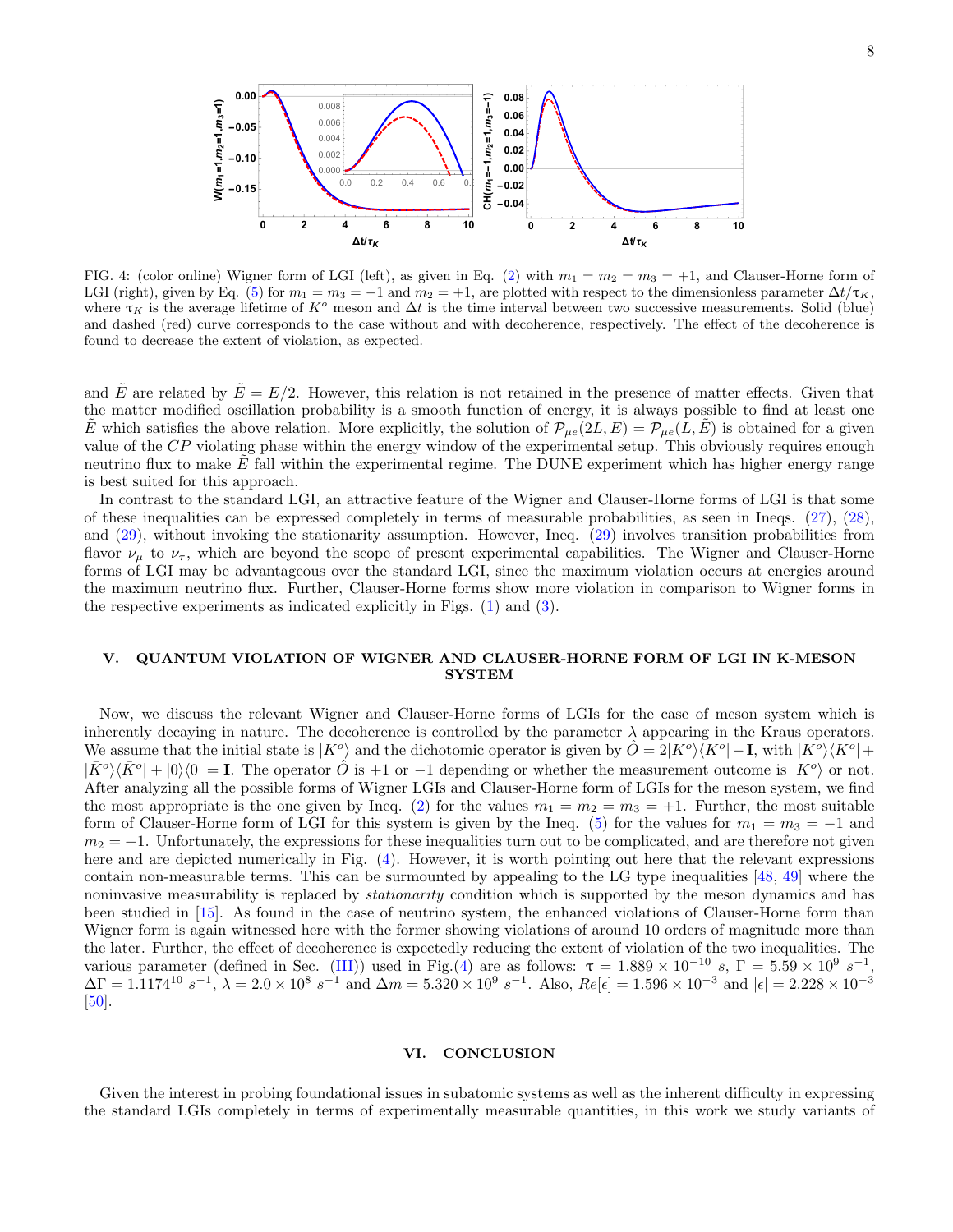Wigner and CHSH inequalities. Neutrino dynamics is considered in three flavor scenario including matter and CP violation effects. The meson system is treated using the open system formalism. For neutrino system, it is found that some of the Wigner and Clauser-Horne forms of LGI are more suitable in comparison to the standard LGIs from the experimental point of view, since these inequalities are in terms of experimentally measurable probabilities and the maximum violation is found to occur around the energies corresponding to the maximum neutrino flux. This feature should help in probing foundational issues in subatomic physics. Specifically, we studied the violation of these inequalities in current running experiments like  $NQvA$  and T2K and also for the future upcoming experiment DUNE. It turns out that the long base line and high energy experiments are more suitable for an experimental verification of such inequalities. Further in the context of mesons, treated using the open system formalism, the stationarity assisted LGIs is seen to be more suitable from the experimental point of view.

In both neutrino as well as meson system, enhanced violation is found in the case of Clauser-Horne form of LGI as compared to Wigner form of LGI. Since, the extent of violation of various forms of LGI corresponds to the degree of quantumness of the system, therefore, decoherence is expected to reduce the extent of violation of these inequalities. These features are nicely manifested in the meson system. The optimal forms of various LGIs for either neutrinos or mesons are seen to depend on measurement settings. This brings out the advantage of choosing appropriate LGIs and, therefore, provides scope for choosing various experimental setups for probing into foundational issues in subatomic physics.

- [1] E. Schroedinger, Naturwissenschaften, 23, 807 (1935).
- [2] M. Arndt et al., Nature, 401, 680 (1999).
- [3] H. D. Zeh, Found. Phys. 1, 69 (1970), W. H. Zurek, Phys. Rev. D 26, 1862 (1982).
- [4] J. Kofler and C. Brukner, Phys. Rev. Lett. 99, 180403 (2007).
- [5] G. C. Ghirardi, A. Rimini, and T. Weber, Phys. Rev. D 34, 470 (1986); A. Bassi and G. Ghirardi, Phys. Rep. 379, 257 (2003).
- [6] J. S. Bell, Physics 1, 195 (1964).
- [7] J. F. Clauser, M. A. Horne, A. Shimony and R. A. Holt, Phys. Rev. Lett. 23, 880, (1969).
- $[8]$  W. Heisenberg, Zeitschrift für Physik, 33, 879  $(1925)$ .
- [9] A. J. Leggett, A. Garg, Quantum mechanics versus macroscopic realism: Is the flux there when nobody looks?, Physical Review Letters 54 (9) (1985) 857.
- [10] D. Gangopadhyay, D. Home, A. S. Roy, Probing the Leggett-Garg inequality for oscillating neutral kaons and neutrinos, Physical Review A 88 (2) (2013) 022115.
- [11] C. Emary, N. Lambert, F. Nori, Leggett–garg inequalities, Reports on Progress in Physics 77 (1) (2013) 016001.
- [12] D. Avis, P. Hayden, M. M. Wilde, Leggett-garg inequalities and the geometry of the cut polytope, Physical Review A 82 (3) (2010) 030102.
- [13] C. Budroni, T. Moroder, M. Kleinmann, O. Gühne, Bounding temporal quantum correlations, Physical Review Letters 111 (2) (2013) 020403.
- [14] J. Kofler, C. Brukner, Classical world arising out of quantum physics under the restriction of coarse-grained measurements, Physical Review Letters 99 (18) (2007) 180403.
- [15] J. Naikoo, A. K. Alok, S. Banerjee, Study of temporal quantum correlations in decohering b and k meson systems, Phys. Rev. D 97 (2018) 053008.
- [16] J. Naikoo, A. K. Alok, S. Banerjee, S. U. Sankar, Leggett-Garg inequality in the context of three flavor neutrino oscillation, Phys. Rev. D 99 (2019) 095001.
- [17] J. Dressel, C. Broadbent, J. Howell, A. N. Jordan, Experimental violation of two-party Leggett-Garg inequalities with semiweak measurements, Physical Review Letters 106 (4) (2011) 040402.
- [18] M. Goggin, M. Almeida, M. Barbieri, B. Lanyon, J. O'Brien, A. White, G. Pryde, Violation of the Leggett-Garg inequality with weak measurements of photons, Proceedings of the National Academy of Sciences 108 (4) (2011) 1256–1261.
- [19] N. Lambert, C. Emary, Y.-N. Chen, F. Nori, Distinguishing quantum and classical transport through nanostructures, Physical Review Letters 105 (17) (2010) 176801.
- [20] W. Tittel, J. Brendel, B. Gisin, T. Herzog, H. Zbinden, N. Gisin, Experimental demonstration of quantum correlations over more than 10 km, Physical Review A 57 (5) (1998) 3229.
- [21] J. Formaggio, D. Kaiser, M. Murskyj, T. Weiss, Violation of the Leggett-Garg inequality in neutrino oscillations, Physical Review Letters 117 (5) (2016) 050402.
- [22] Q. Fu, X. Chen, Testing violation of the Leggett–Garg-type inequality in neutrino oscillations of the Daya Bay experiment, Eur. Phys. J. C 77, 775 (2017).
- [23] A. R. U. Devi, H. S. Karthik, Sudha, A. K. Rajagopal, Macrorealism from entropic Leggett-Garg inequalities, Phys. Rev. A 87 (2013) 052103.
- [24] J. Naikoo, S. Banerjee, Entropic Leggett–Garg inequality in neutrinos and B (K) meson systems, The European Physical Journal C 78 (7) (2018) 602.
- [25] D. Saha, S. Mal, P. K. Panigrahi, D. Home, Wigner's form of the Leggett-Garg inequality, the no signalling in time